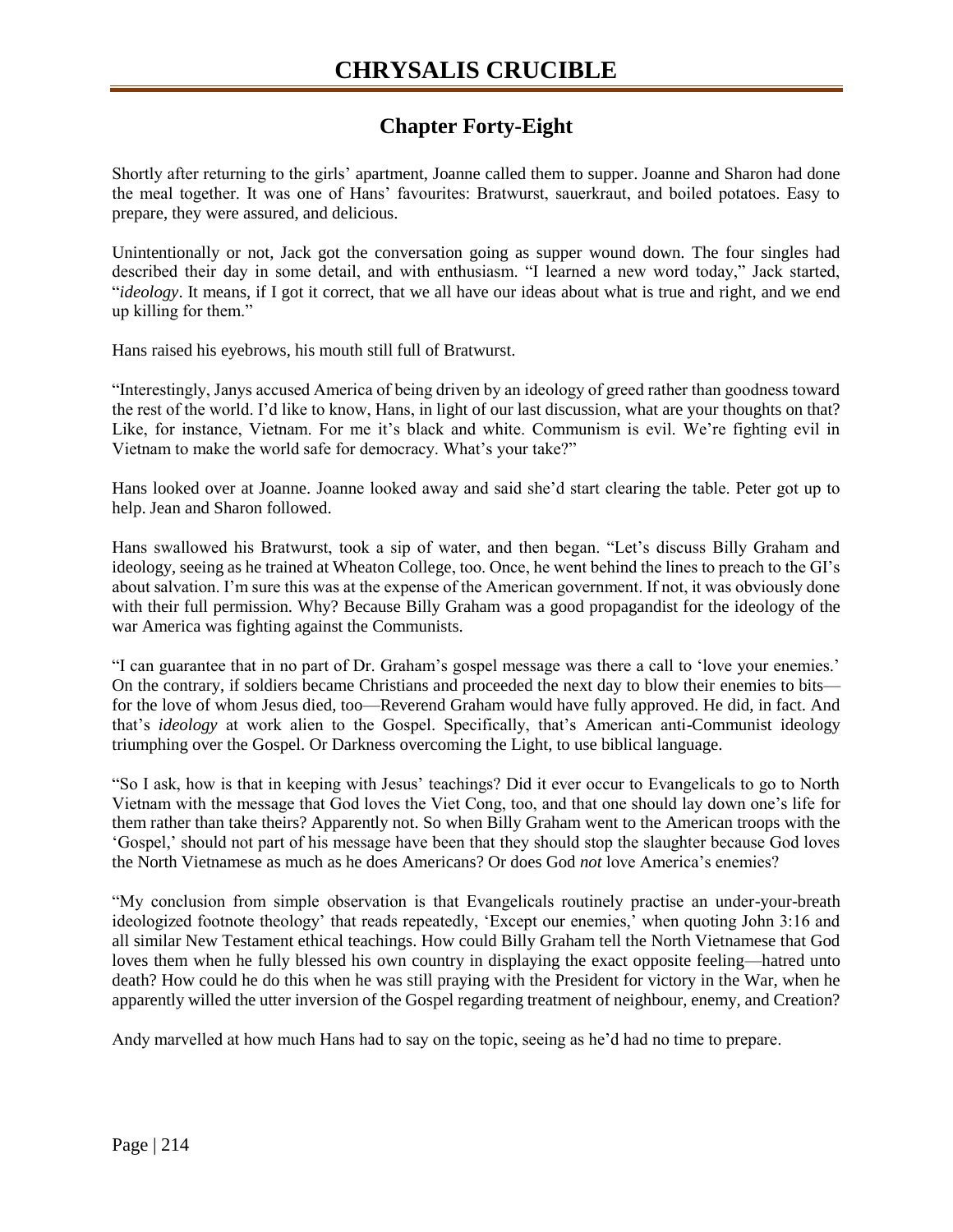## **CHRYSALIS CRUCIBLE**

"Remember James' juxtaposition of 'saying' and 'doing'? 'Yea, a man may *say*, Thou hast faith, and I have works: shew me thy faith without thy works, and I will shew thee my faith *by my works*.' The 'works' of James are found in the Sermon on the Mount, supremely summed up in 'Love your neighbour and your enemies', which is biblical righteousness— justice—in the raw. Without this, Jesus warned the Pharisees, one will never enter the Kingdom! This is what the wise man does, Jesus says in Matthew seven, with reference to the vast background Jesus the Sage brings to Hebrew Wisdom literature.

"This is not the 'works-righteousness' my predecessor, Luther railed against. No, it is righteousness consummated, in the raw, acted out as 'living sacrifice,' as ineluctable corollary to 'justification by faith,' the other side of the two-sided coin of salvation. Salvation embraced, salvation lived. One does not exist without the other. Trouble is, the first exists in American Evangelicalism all too well in utter disregard of the other."

Hans stopped completely at that. Joanne had entered the room. "Hans can go on like this for hours," she warned. "My girlfriend asked me to consider what would bother me most about Hans. *This is it!*" To Joanne's credit, she had said nothing about Hans' predilection since the last discussion. She was feeling her way now.

Fiona ignored Joanne's remonstrance. She appeared angry, yet tenacious. "But don't we want this war to end soon?"

Hans looked at Joanne. She looked away and shook her head.

"Yes, Fiona," he said finally with anguished voice. He looked again at Joanne. "Just like the Americans wanted World War II to end soon and incinerated over 120,000 Japanese civilians—infants, children, middle-aged, and elderly—to underscore the point. The Americans had held off their obscene napalm bombing of Hiroshima and Nagasaki to await the ultimate laboratory experiment of scientifically (like Nazis in their white coats) observing the effects of not one but two atomic bombs on otherwise unbombed cities. Until the detonations, these civilians were going about their daily lives as normally as anyone else on the planet at that time. Let your mind dwell on that scene. Place yourself in it. Better yet, place any place all!—your loved ones in Hiroshima or Nagasaki on August 6 or 9, 1945, scene of the grandest scientific experiment ever imagined. Let your mind picture the monstrous horror willed upon the Japanese—and your loved ones! And tell me that it is other than homicidal madness, *premeditated mass murder in the first degree!* The Allies also did that repeatedly to over one hundred cities in Germany and Japan, carpet bombed them with napalm to the tune of over two million civilian casualties!"

"I make this association in my paper. When the thirteenth-century papal legate—chaplain—in the southern French town of Béziers was asked how to distinguish between Albigensian heretics and 'real Catholics,' he replied: 'Kill them all! God will sort out who are his own.' There is, I believe, an absolute moral equivalency between that medieval inhuman barbarity (they say twenty thousand were put to the sword that day) and America's today. Incidentally, President Roosevelt used the term 'inhuman barbarity' in a memo to all major nations in 1939 with reference to aerial bombing by the Germans of innocent civilians. But America, in sheer numbers, went on under Roosevelt and then Truman to vastly outstrip that innocent civilian body count. Although I do not have the exact figures to prove it, America is arguably responsible for a holocaust that since World War Two adds up to far more than that perpetrated against the Jews throughout the time of the Nazi reign of terror. Most of this is kept hidden by the most sophisticated propaganda machine in human history—American corporate mass media—though such is anything but a 'free press' except for those who own one. It outdoes Joseph Goebbels in spades. One becomes what one hates.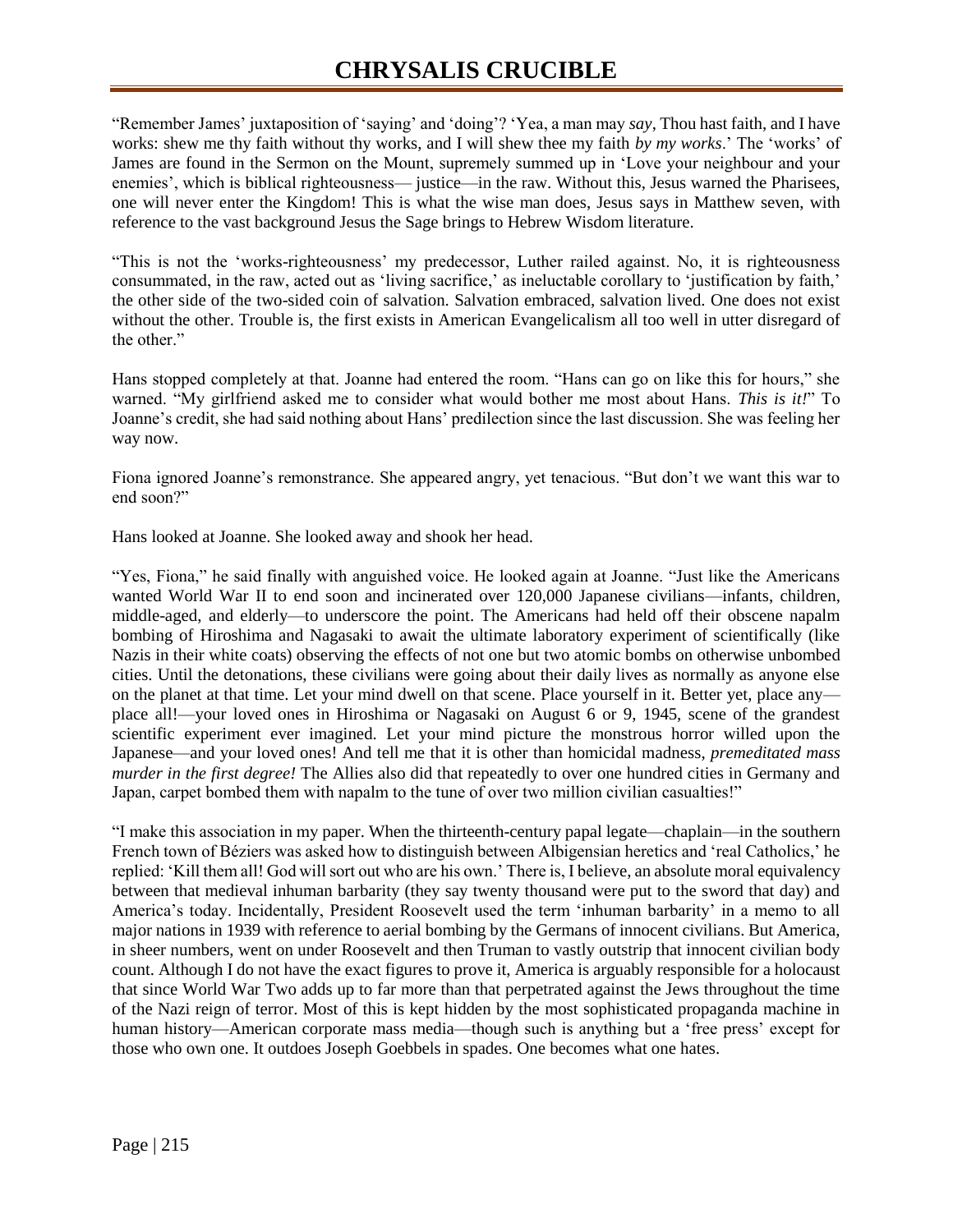"The sheer wickedness of President Truman's decision, himself an Evangelical Baptist Sunday School teacher, is so utterly beyond imagining, and yet few American Evangelicals today even question the necessity and righteousness of that choice. Those bombs have *cauterized* the American collective conscience into spiritual numbness and induced mass moral blindness. It would be like the Mafia massacring vast numbers of their enemies through a bomb blast, and, because they were all 'godless Communists' anyway, Americans unconscionably elevate the Mafia to hero status! So I ask: Just which 'sacred text' was President Truman reading when he authorized full-scale massacre of Japanese civilians the *Bible* or America's *Manifest Destiny*? And just what Bible are Evangelicals reading today, when not a question is asked about these horrendous crimes against humanity in Vietnam and elsewhere?"

This was too much for Fiona. "I *believe* in Manifest Destiny for America. I *believe* in righteousness that exalteth a nation, our nation, America the Beautiful. I *believe* in God and Flag!"

"Don't you think you've said enough, Hans?" Joanne asked. She looked pained. Andy quickly surveyed everyone's face listening in. There was tension everywhere. Maybe it would be best to wind down. But this was fascinating for Andy, albeit perilously.

"I want to hear Hans out," Fiona insisted. "I want to prove you wrong, Hans! You obviously were not raised American, despite your American mom. I think you are operating under an *ideology* I can't quite name. But it is alien to America. I think we are the God-given norm, and what you are saying, even when quoting Scripture, is pure ideology. I want to help name it for you and then let you see it, if, like Jesus says, 'you have eyes to see.""

It was a valiant retaliation. Fiercely "Texan," typical American Empire Loyalist standing up for the "right" against all odds. The only problem for Andy was, so far all the "odds" and evidence seemed with Hans, all the *ideology* with Fiona.

Ignoring Joanne's request, Hans ploughed ahead. "I grant that by comparison to Stalin and Mao in sheer numbers slaughtered, Truman does indeed look like the Sunday school teacher that he was. But isn't that the point? Sunday School teachers should know better. Much better. Or doesn't the Bible mean a thing even to Evangelicals beyond serving as the central cultural icon—read idol—of America, all the more, for that honour, to be totally disregarded and trivialized?

"I am not a Marxist-Leninist, if that is what you are alluding to, Fiona. Far from it. I am a committed Christian who has discovered 'the strange new world of the Bible' as Karl Barth called it, and I am trying to find my way through its meaning for today. Of course I'm biased. But I'm trying to make my reading of the Bible challenge my biases, rather than my preconceptions filter the Bible, like I believe American Evangelicals largely do on this issue. That is my conscious *ideological* commitment. Consequently, in my reading of the Bible, I cannot kill for my ideology nor bless any state that does. I agree with Gandhi who in this case rightly read the Bible, and therefore said, 'It seems everyone but Christians knows Jesus was non-violent.'"

Gary, who had been listening intently, suddenly thought of something. "Wasn't it Christians who not only authorized the atomic bombings, namely President Truman, but also the chaplain who blessed the crew on their mission? Do you claim to know better than millions of believers before you, Hans?" Hans' eyes narrowed. "Gary, do you really want me to respond?"

"Yes!" Said Fiona and Gary in unison.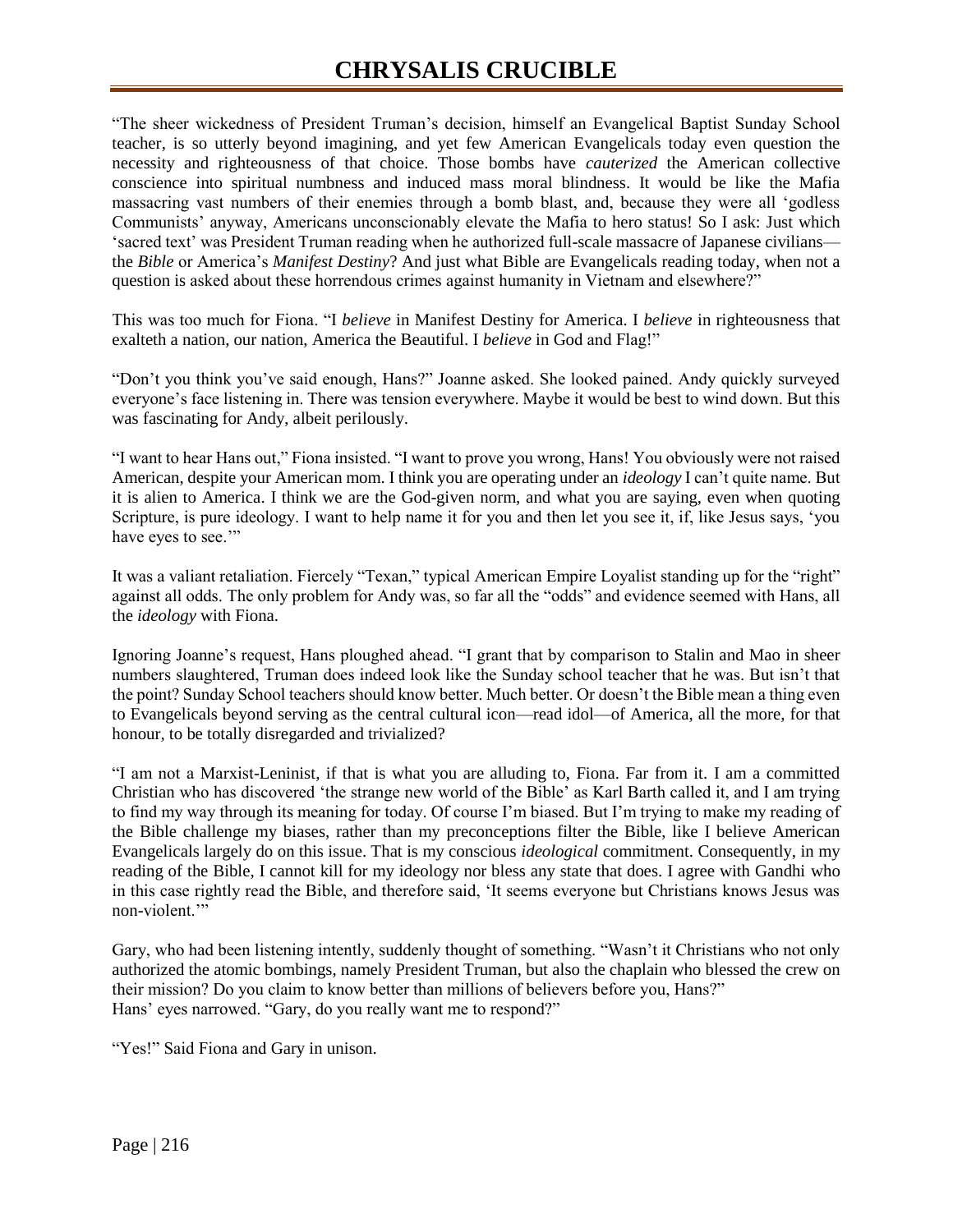Hans took a deep breath. "Father George Zabelka was the Catholic military chaplain who blessed the crew who dropped the first atomic bomb on August 6, 1945 and the second crew three days later. He has since repented totally and has been telling the world that there is no moral or Christian justification whatsoever for such coldly calculated acts of mass murder. He says the entire Christian church has been utterly brainwashed for almost two millennia to accept war of any description (it always gets called 'just' by Christians), not least the deliberate slaughter of innocents. Ten percent civilian deaths from the air in World War One. Fifty percent civilian deaths in World War Two. Some claim up to eighty percent in Vietnam. You cannot bomb without huge percentages of civilian deaths. And who said 'combatants,' even if that's all you killed, were *Christianly* fair game anyway? Certainly not Jesus—or any other New Testament writer.

"So you say, Fiona, along with High Priest Caiaphas at the Crucifixion of Jesus: 'It is better that one should die than that the whole nation perish.' Or in this case, that 120,000 plus innocent Japanese civilians, or several million North Vietnamese must perish, instead of precious American blood being spilled. Or that multiplied millions of innocents had to have been maimed and slaughtered to stop the Nazis and the Japanese.

"It doesn't matter. That is conventional scapegoat wisdom, as old and ubiquitous as humanity. Of course, sacrificial violence has always made perfect cultural sense and underwrites all rationalizations for immolating scapegoats amongst peoples as diverse as head hunters in New Guinea, cannibals the world over, the ancient Aztecs or Incas of the New World, Nazis in Germany, Whites lynching Blacks in the American South, and Americans slaughtering the Viet Cong in Vietnam. *It is also utter antithesis of all Gospel logic*, though that is emphatically not majority church theory and practice. So much the worse for the Church over against the Bible! The Bible may be the Church's *Book*, but it has rarely, with reference to state violence, been the church's *Guide*.

"Sometime, you must all read an unknown French Catholic author working in America: René Girard. It is doubtful Evangelical theologians will ever appreciate him, since he argues theologically and anthropologically the very inversion of the 'satisfaction theory of the atonement.' Another matter..."

"Hans," Andy interjected, "I read some of Girard in university. What I didn't like about him was his making a theory—scapegoating—fit all, like his own discovery of a revelation. I think life is always more complex than any one meta*-*theory."

Hans replied slowly. "Andy, I liked Girard, because he corroborated and at times elucidated the Bible's own description and response to violence. Not the other way around. I found Girard supplemental, not revelatory."

"So," Gary quizzed, "my main question since the last time is, are you saying there is *never* a place, according to the Gospel, for killing our enemies? Because if so, not only do I dispute that, but it basically says almost everyone in the Church for two thousand years has been wrong. That is pretty arrogant to say the least! And what about Jesus' cleaning out the Temple with a whip? What about his positive response to soldiers—and John's, without ever telling them killing was wrong? What about the two swords Jesus said were 'enough' when the disciples presented them before his arrest? What about Jesus' depiction of God as a sentencing judge, bringing down the violence of the State? What about a doctrine of hell that is pure violence in the end, *ultimate violence*?"

The dishes had long since been done. Peter had turned on the lights on the way to his room. Jean, Joanne, and Sharon diffidently had sat down at the table again. Andy felt the vibes from Joanne. Sharon looked, if anything, bored. Jean was just blank, though once again apart from Peter. Andy remembered his thinking from that very afternoon. He piped up, surprised at his sudden boldness in favour of Hans. "Isn't killing the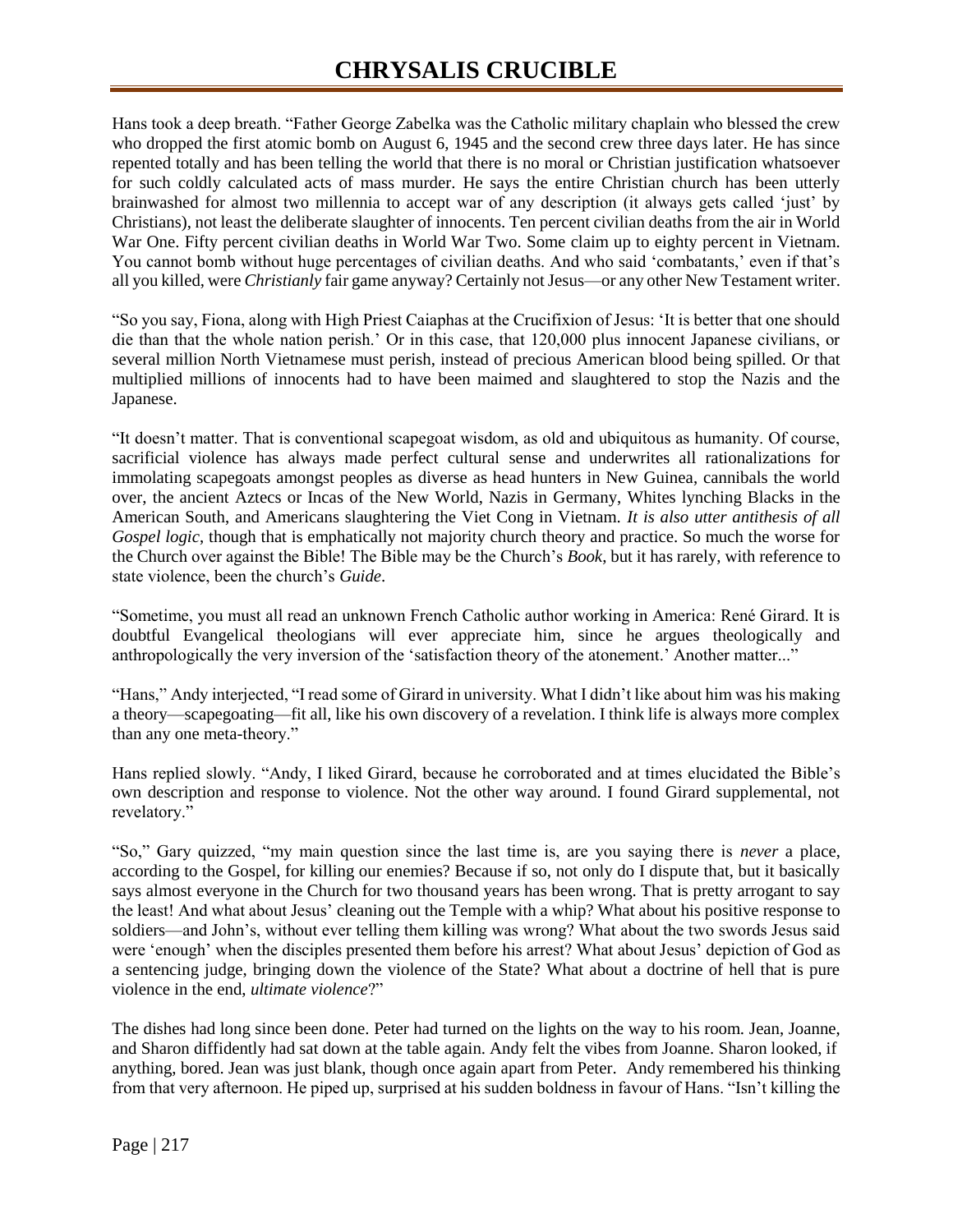## **CHRYSALIS CRUCIBLE**

enemy, Gary, the *exact opposite* of evangelism as I think Hans said last time—what we Evangelicals say all the time is our main mission on earth? How can we warmly underwrite sowing life-giving seed, evangelism to bring life, on the streets of West Berlin while equally supporting strewing cluster bombs and worse—on the villages of North Vietnam? Is that not evangelism's exact inversion—to bring death as they once did over Berlin?"

Andy continued to speak as a light within him seemed to increase intensity. "Those same people who send us monthly cheques to support inviting Berliners into the Kingdom simultaneously underwrite with their patriotism and taxes and sons and daughters *consignment to hell* of countless Vietnamese, an utterly inverse "Kingdom Come."

"And they applauded, participated in, and prayed for the same slaughter of Berliners, parents and grandparents of those we now minister to, barely a generation ago! Isn't that juxtaposition contradictory of all human logic?"

Hans nodded. "Adduce Gospel logic—the only reality test Christians are to employ—and the unfaithfulness of Christian support of war and capital punishment materializes as surely as acid or alkaline solutions are demonstrated in a litmus test.

"So no, Gary, I see no place for ever legitimating killing one's enemies. Not in Gospel logic. And there are responses to the exegetical issues—issues of interpretation—that you raise. I'll ask you: Is there ever a place for extra-marital sex in a marriage? Not in New Testament teaching, no matter how rampant the alternative cultural norm. There are likewise no exceptions to Jesus' call to love neighbour and enemy. On the contrary, see if there is not New Testament consistency that the only way to know you love God is to love your neighbour. And the litmus test for that is loving your enemy."

Gary said nothing, so Hans continued. "Let me add again about Billy Graham, who so classically represents the Evangelical mindset—that's why I single him out. I believe he is a great man of God in his own context, utterly sincere. According to the Gospel as I read it, what Dr. Graham should be doing in addition to preaching to the American soldiers in Vietnam is going to his own Evangelical churches to challenge them to call for deep nationwide repentance that would end the war. No war since Christ has ever been God's will. The American Evangelical church is worshipping an idol, not God, when it participates in war, sends its children to war, blesses America and others in war. *All wars, past, present, and future, are unreservedly contradictory to Gospel*, its most complete inversion. War, all war by all sides, is utter transgression and the greatest heresy, according to biblical revelation."

Fiona looked nonplussed. Where could she begin, Andy wondered? "But America stands for *Truth!*," she exclaimed. "the *truth* that 'shall set one free.' *Freedom! Truth and Freedom!* They are America's birthright and bequeathal to the world. And that's what Vietnam is all about! What do you say to that, Hans? What you are saying is so, is so, *untruth*!"

Janys, Andy suddenly realized, had listened intently to the entire exchange without comment. Was she feeling repentant for having been too hard on Fiona earlier? He looked at her. Her face registered fascination, even contentment. Was she wishing Ted had been there? Was she comparing Ted to Hans? He'd love to have a long talk with her afterwards.

"Well?" Fiona's challenge was almost shrill.

Hans did not look at Joanne. "The first casualty of all war, of all violence, by the state or the individual, is *truth*. This is what former U. N. Secretary General U. Thant once said and Cain's religiosity demonstrated.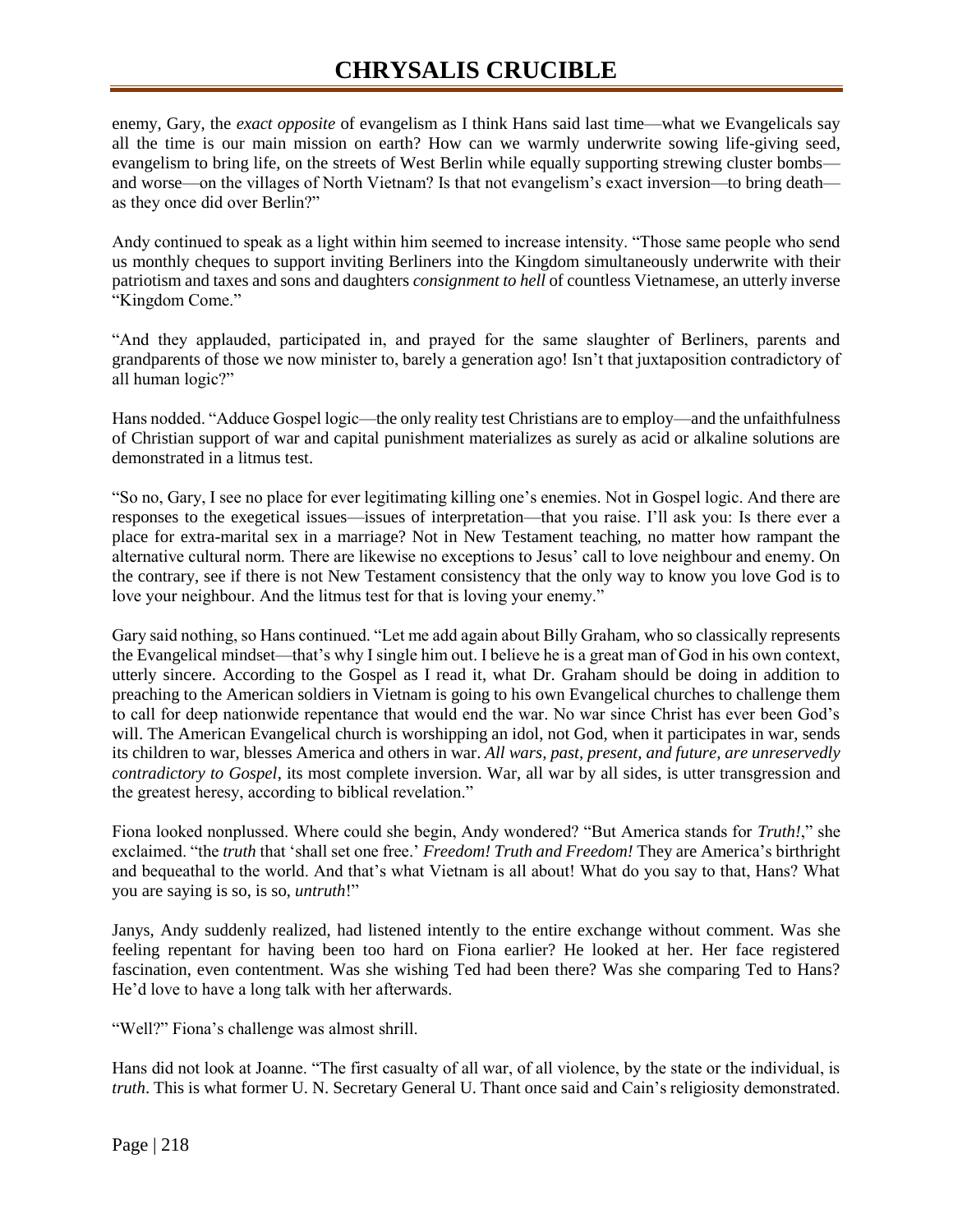The first casualty of all *religion*, war's first cousin, is also *truth*, Fiona. And that's why religion and war inevitably intertwine, the one feeding into the other and looping back again. That's why all military chaplaincies are about truth's opposite: *violence*. Their final word is worldly *death,* not Gospel *life*. I would add, incidentally, all sports chaplaincies too. That's why the worst plague on the planet has ever been religious wars, likewise the ultimate scourge of Western Christendom.

"Now contrast that with Jesus, whom religious people claim to be '*the Truth*.' Something has to give. If violence is not truth's casualty, like darkness' dissipation the sun's supreme handiwork, then all you have left is *Jesus the Untruth*. Jesus the Violent. Jesus the Avenger. Jesus the Comic Book Hero. Jesus the Cosmic Tyrant. Not Jesus the Truth. Not Jesus the Life of the World. Not Jesus the Light of the World. Not Jesus the Prince of Peace. Then Constantine's *in hoc signo vinces*, "in this sign you will conquer," rings true to Mars the god of war but *utterly false to Jesus the God of love and peace*. The contrasts are utterly stark and irreconcilable.

"But most of us prefer our lies, are addicted as surely as any alcoholic to prevaricating violence. So it is with dominant American Evangelicalism. This is the brilliant point of Hans Christian Andersen's *The Emperor's New Clothes.* As John's Gospel puts it, 'men love darkness—lies and violence—rather than light.' Why Jesus called the Devil a "murderer and a liar from the beginning." Americans, Westerners, most of us, likewise love lies more than truth. That is why Nazi Germany was so successful in liquidating six million Jews. While truth promises to set us free, we fairly grasp instead after our violent addictions: national security, right to private possessions, nationalism, and the free enterprise system. We thereby negate 'the mind of Christ' that didn't 'grasp after' Christ's own prerogatives as deity. Remember, He could have called ten thousand angels but refrained. Your President calls up ten thousand G. I.'s to fight in Vietnam, and Billy Graham and American Evangelical leadership cheer on the slaughter. Billy even goes to preach in support of them, just like Bob Hope goes to entertain. Same difference. Identical ideology. Both utterly foreign to the Gospel, that's all.

"The truth that sets us, sets nations, free is nonviolence. In the CIA building is inscribed Jesus' statement: 'You shall know the truth and the truth shall set you free.' The irony is palpable. An organization that is committed to covert violence and secret lies on a massive scale claims freedom as they lie and murder, kidnap and assassinate, and God only knows what else the world over! This is George Orwell's haunting doublespeak. This is Jeremiah's 'peace, peace, when there is no peace.' This is what America's most famous evangelist, and most others, sell to America and to the world as 'beautiful' and God-ordained, blessed, demonstrative of a righteous 'manifest destiny.'"

Fiona was near tears. She was utterly tongue-tied as well. Andy also felt sick but speechless. But Hans still had more to add.

"To resort to violence means to deny God, since we trust in it instead and are bound by the ultimate antigod, what is the final 'anti-Christ.' 'In Guns we Trust' is America's *de facto* motto, what they really believe. 'One Nation Under the Gun' is the last truth of American social reality played out in American overt and covert interventions the world over. America was born in violent revolution against a lawful state. It

proceeded to steal wholesale an entire continent from its rightful occupiers and now acts as Robber Baron to the rest of the world. The CIA, many say, is about to orchestrate a military coup in Chile to overthrow a democratically elected leader, Salvador Allende, because of his socialism! And they almost invaded Cuba because Castro is Communist. And so it goes, all over Latin and South America, Asia—the entire world. But you'll never hear an American Evangelical leader question the righteousness of all this monstrous murder and mayhem. Rare as hen's teeth at least.